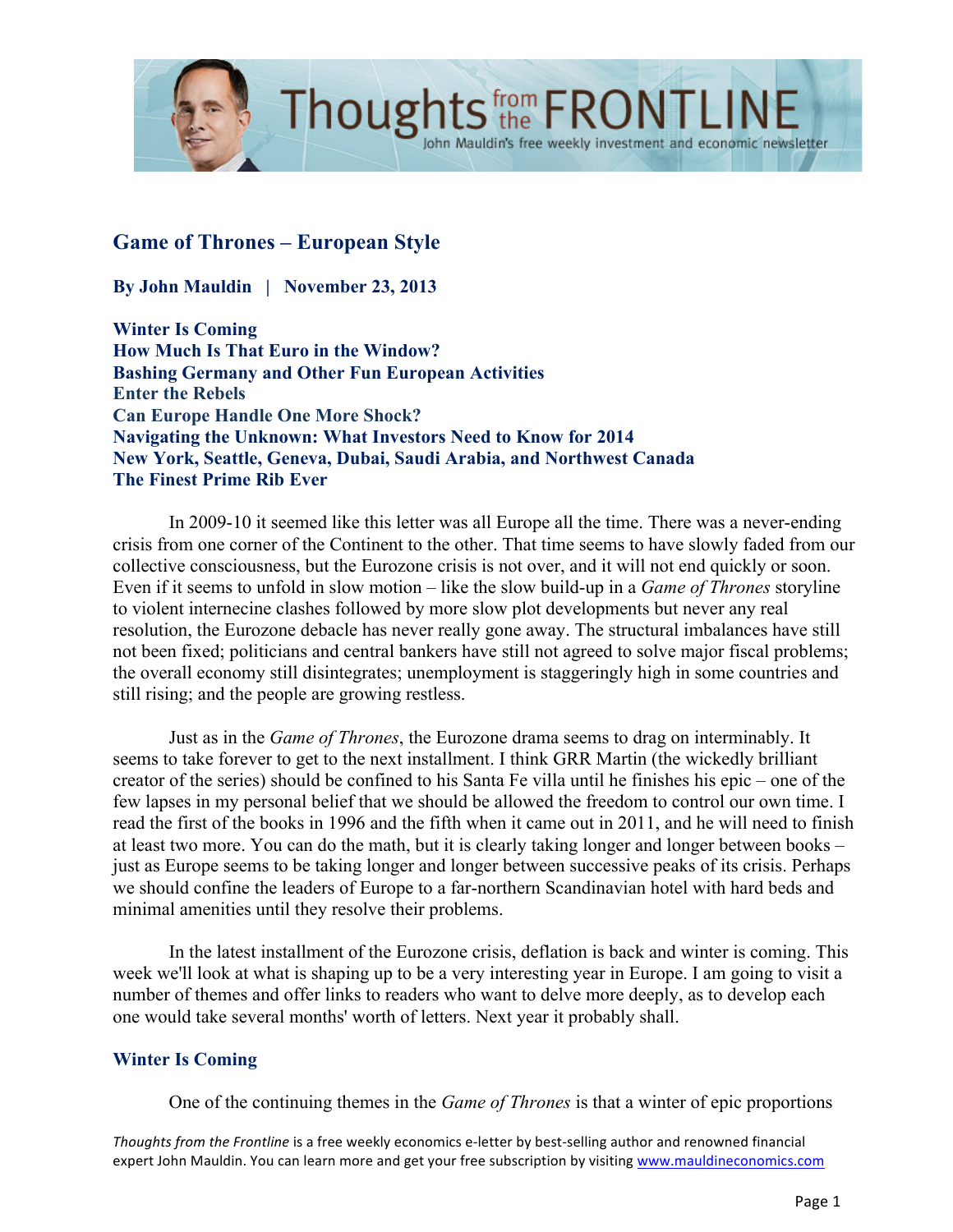looms in the immediate future, and the world is not prepared for it. *"Winter is coming"* is whispered by worried wise men who urge various leaders to prepare, yet they put off the necessary in the face of the urgent. Signs that a European winter, too, is coming have lately been cropping up.

Key measures of inflation are decelerating across the Eurozone, and the region is as close as it has ever been to a deflationary bust. It's troubling enough that Eurozone headline CPI collapsed from 1.1% in August to 0.7% in September and that core CPI fell from 1.0% to 0.8% over the same period; but measures of Eurozone money supply (M1, M2, & M3) are also decelerating rapidly, suggesting that the deflationary trend will most likely continue without decisive action from the ECB, which has been strangely absent from the current rush by central bankers to print mountains of money. And the ECB could actually make a case for such action!

Even worse, this new round of borderline deflationary data is coming not just from a small number of lost causes like Greece or Cyprus. Ten out of the seventeen Eurozone countries experienced rapidly decelerating inflation rates over the past few months, including Italy and France. Spain officially fell into deflation for the first time since February 2010. In many ways, the situation is even worse than the CPI numbers suggest. Note that Italy, France, and Germany all hover barely above 1% inflation. And their numbers are falling.



There are two major problems associated with an extended period of ultra-low inflation or deflation in the Eurozone. First, peripheral countries will have a much harder time servicing and retiring their debts without the extra boost to nominal GDP that positive inflation provides. Even if you are working on lowering the absolute amount of your debt, it is impossible to improve your debt-to-GDP ratio when GDP is falling and your debts are growing. Moreover, outright deflation works to crush debtors (and debtor nations) by increasing the real weight of the debt and triggering the destructive debt-deflation cycle described in Irving Fisher's *Debt Deflation Theory of Great Depressions* (1933).

The second major problem is that currency appreciation always accompanies deflation – all else being constant – so that affected economies also become less competitive in terms of exports at the very moment that a positive trade balance is most important.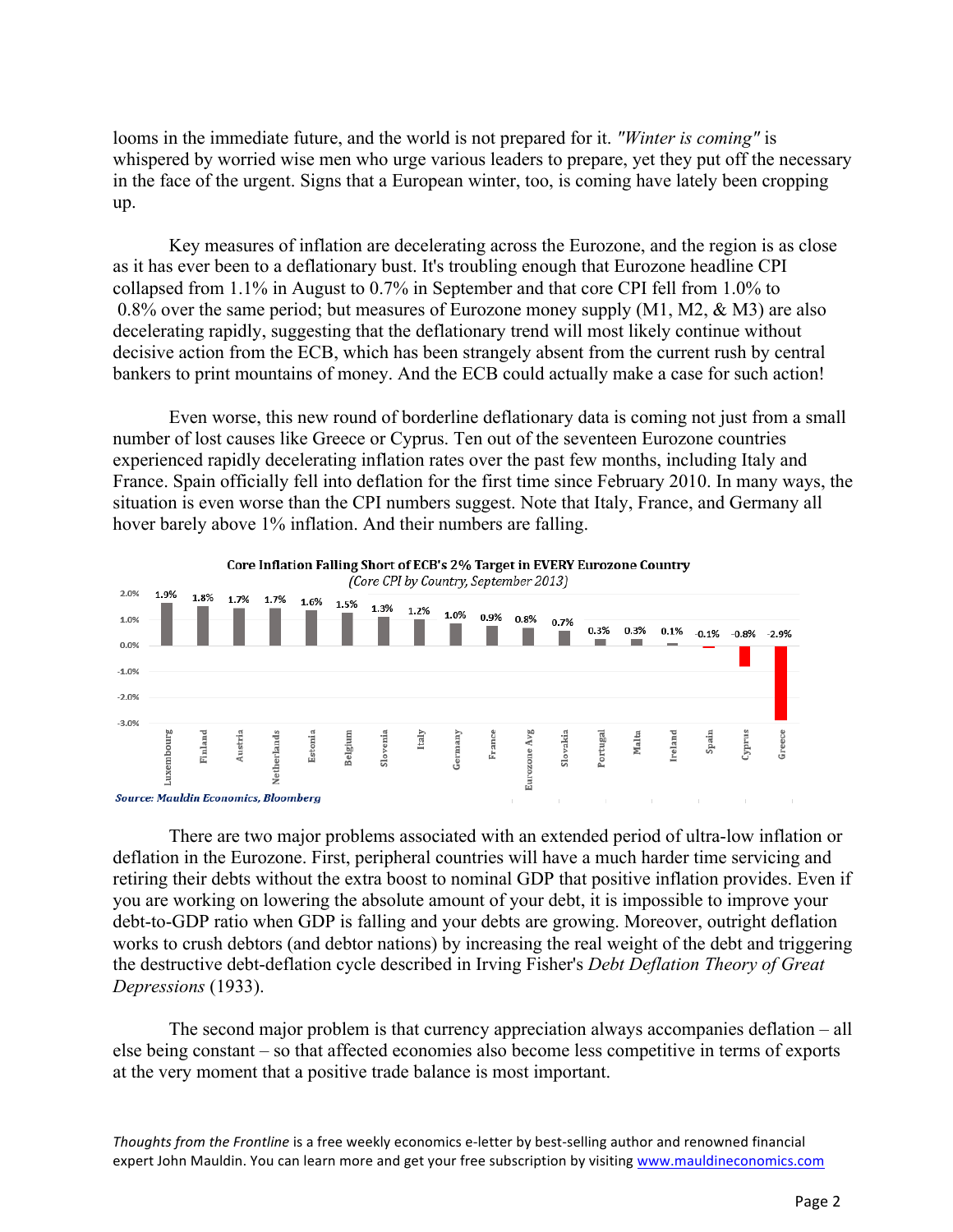These are problems that I have written about for years. The effects of a common currency and monetary policy are spread around very unevenly in Europe, creating a boom in certain countries (chiefly Germany) and a sad bust in others. This disparity is the very predictable result of a currency union sans fiscal union. And trying to fix the Eurozone fiscal structure after the fact is akin to fixing the engine of an airplane while flying at 30,000 feet.

The rapidly weakening inflation we are seeing in Europe is a very big deal, because deflation can become a chronic, crushing condition, making it even harder to deal with excessive debt, undercapitalized banks, and runaway fiscal deficits in major countries like Spain, Italy, and France. Over time the masses begin to expect falling rather than rising prices, and these expectations can be very difficult to reverse without credible, decisive, and powerful action from the central bank.

Up to this point, the ECB has been almost completely unwilling to squarely confront the issues at hand. The ECB balance sheet has been inexplicably shrinking for the past year (more on that in a moment). That is why ultra-low inflation readings should not come as a surprise. Not only has the ECB not been easing, it has actually tightened its balance sheet considerably over the past year. To many observers, this trend clearly demonstrates German dominance within the ECB.



"This is just like Japan," says [Lars Christensen](http://www.telegraph.co.uk/finance/financialcrisis/10428955/EU-opens-door-to-showdown-with-Germany-on-trade-surplus.html) of Danske Bank. "The central bank thought money was easy when in fact it was much too tight. But effects could be much worse in Europe because unemployment is so much higher." In addition to a central bank seriously behind the curve, structural problems are holding back economies across the periphery, including Spain, Italy, and, yes, even France.

"Like Japan, necessary structural reforms prior to the crisis were delayed and now these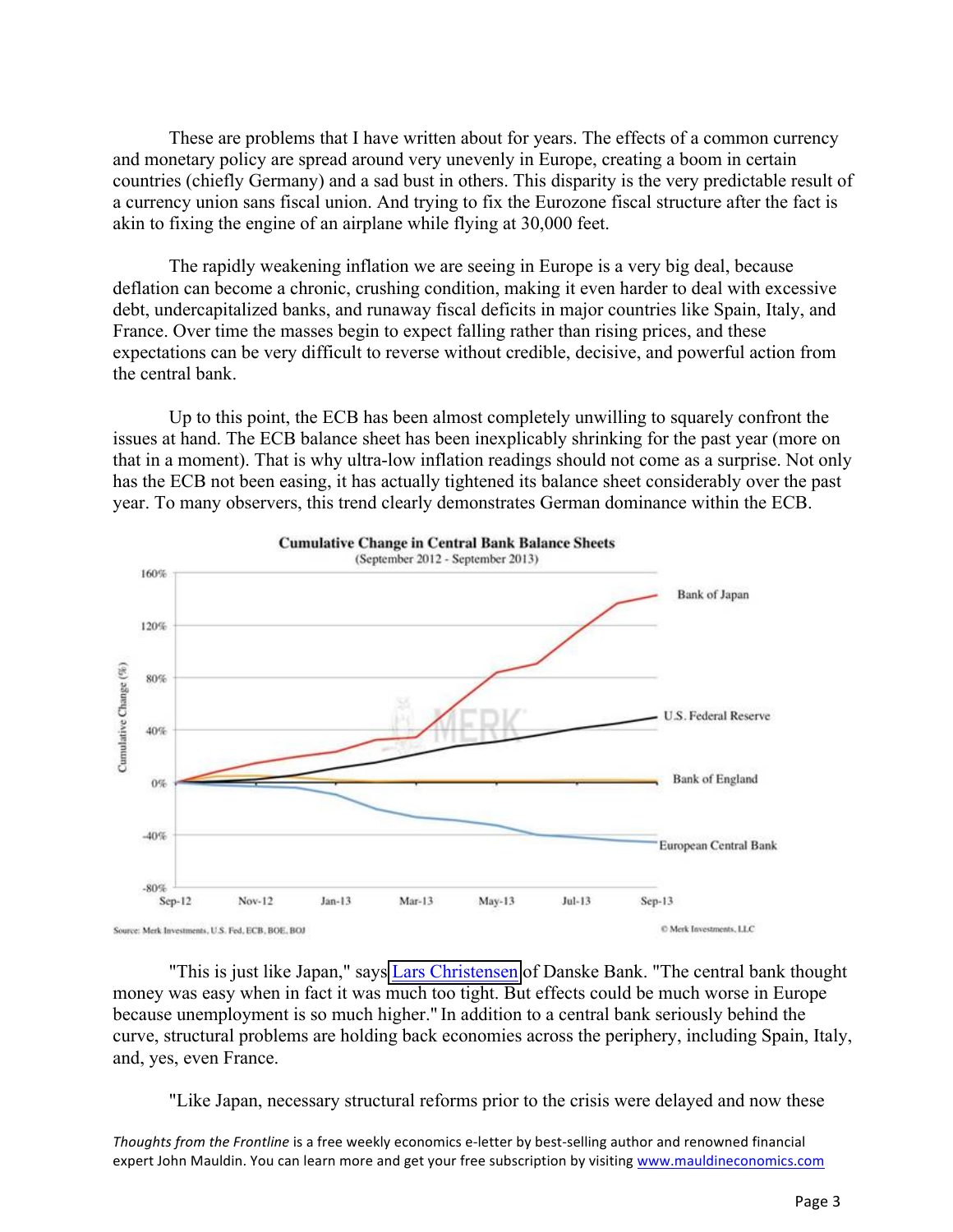will have to be implemented in an environment that is both economically and politically more fragile," said Takeo Hoshi & Anil Kashyap in a recent report for the IMF. **Germany looks like an exception precisely because it undertook structural reforms well before the crisis**, which is part of the reason that Germany is doing so well and much of the rest of Europe is not.

You can see the disastrous difference between German industrial production and Italian industrial production in this chart from my friends at GaveKal. This chart would look much the same whether it was France, Italy, Greece, Ireland, or any of the peripheral countries contrasted with Germany. Structural reform of labor policies requires massive social disruption in the best of times. I think we can all agree that for southern Europe this is not the best of times.



True, the risk of government funding crises has receded since Mario Draghi's July 2012 commitment to "do whatever it takes" to preserve the Euro; but debtor countries like Greece, Cypress, Spain, Ireland, Portugal, Italy, and France have been forced to bear most of the economic cost. Like Japan, the Eurozone has failed to adequately recapitalize its banking system, and troubled economies have failed to address structural problems through reforms.

Ambrose Evans-Pritchard recently [noted,](http://www.telegraph.co.uk/finance/financialcrisis/10450889/French-officials-warn-of-social-tinderbox-as-economy-contracts-again.html) "While the risk of a Eurozone bond crisis has greatly receded since the ECB agreed to act as a lender of last resort in July 2012, this has been replaced by slow economic attrition."

Outright Monetary Transactions (or OMTs) by the ECB are limited by the size of its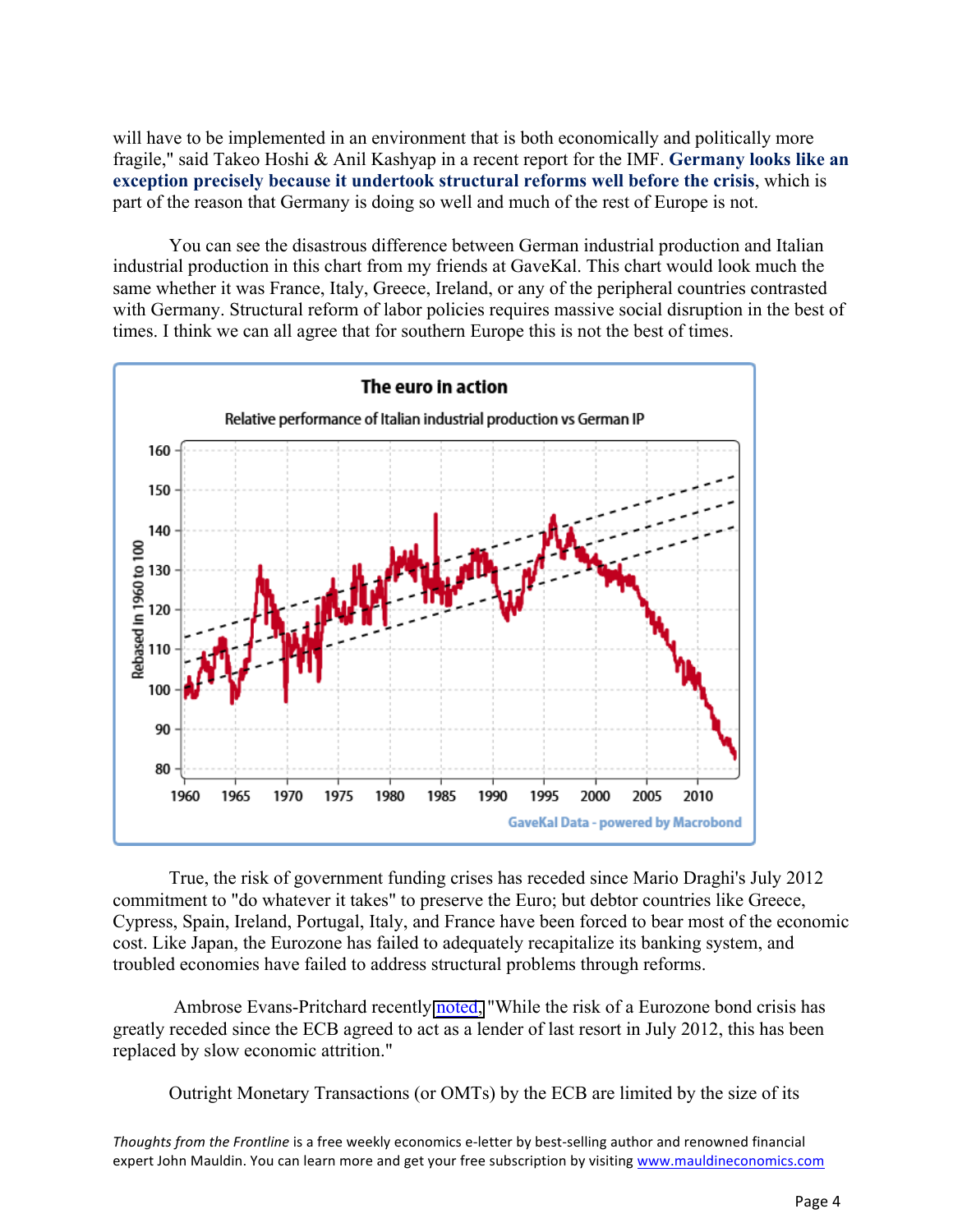balance sheet, and the German Constitutional Court may further limit the ECB's capabilities when it rules on OMT in early 2014. No one really seems to be talking about this fact, but the ECB is losing firepower each and every month as its balance sheet contracts. This trend is going to require Germany to change its stance in the face of the next crisis, but the question is, what will Germany demand in return? Germany always seems to have a price for action. While the market was willing to give Draghi the benefit of the doubt in the last crisis without his really having to fire a shot, it is entirely possible that it will question the limits of his ability to find the funds necessary to solve multiple crises at once. And if France is one of those countries that needs aid? Mon Dieu, c'est une catastrophe!

### **How Much Is That Euro in the Window?**

ECB restraint has kept the euro entirely too strong, at least for certain countries in the EZ, again showing the dysfunctionality of the common monetary union.

A 2013 study from Deutsche Bank says the "pain threshold" for the EUR/USD exchange rate (the level at which further appreciation impairs competitiveness and economic recovery) is \$1.79 for Germany, \$1.24 for France, and \$1.17 for Italy.



Source: Mauldin Econmics, Bloomberg, Deutsche Bank Research

Shown against the current EUR/USD exchange rate, the "pain thresholds" make it obvious that Germany is sitting pretty while France and Italy are getting crushed by the strong euro. Although Spain shows a higher threshold than Germany, gains in Spanish competitiveness are really attributable to mass unemployment and a major fall in unit labor costs. Spain has already taken a tremendous amount of pain, while France and Italy are just starting to absorb theirs.

Arnaud Montebourg, French industry minister, claims that each 10% rise in the EUR exchange rate costs France 150,000 jobs, and the trade-weighted EUR index has risen by 9% in the past 15 months. The strong euro is inflicting damage on the textile industry and other low-margin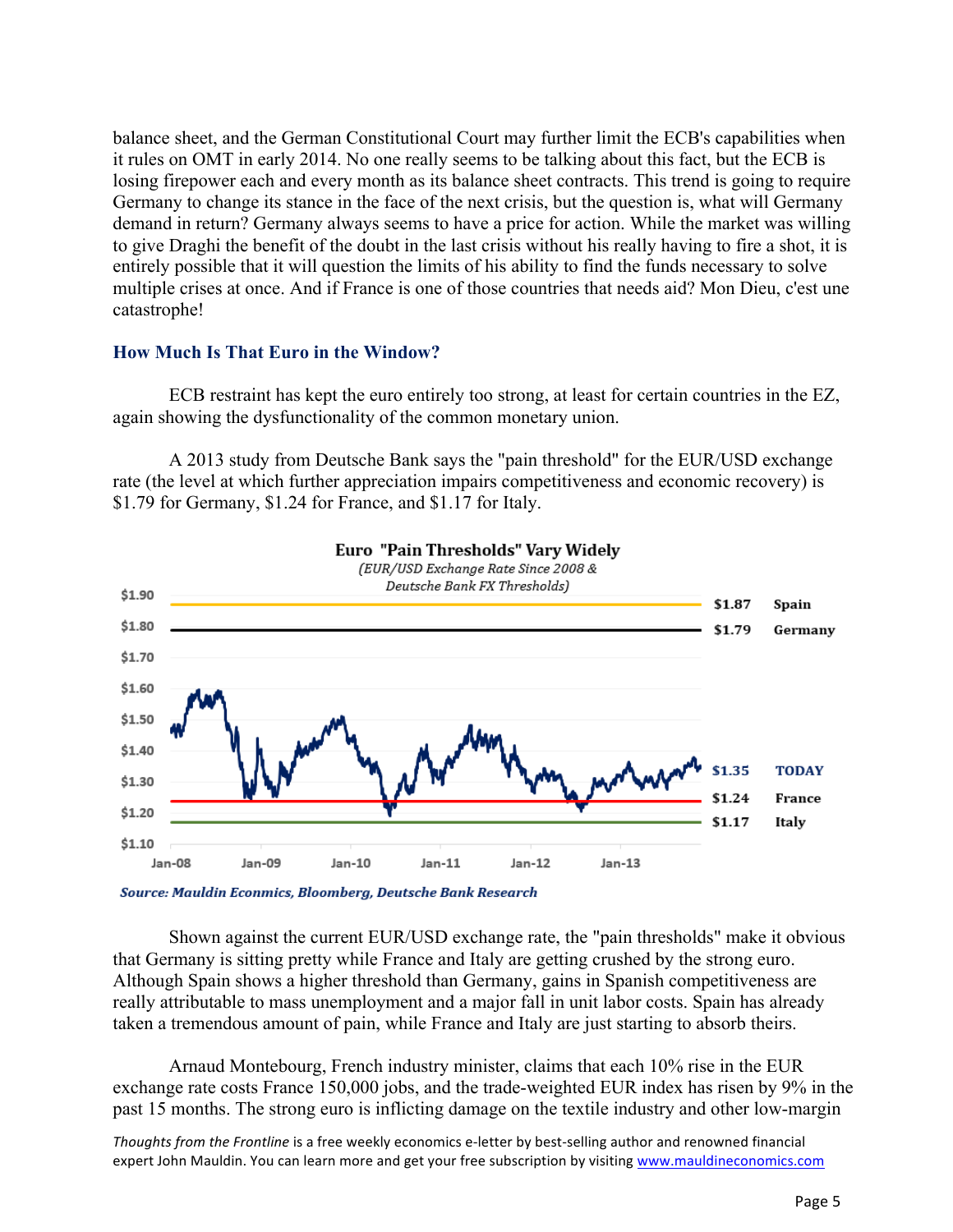sectors across Southern Europe. As Ambrose Evans-Pritchard notes, "Any policy set at this stage for Club Med needs is destructive for Germany, and any policy set for German needs is destructive for Club Med. You cannot set a workable policy. The intra-EMU gap is already too wide."

### **Bashing Germany and Other Fun European Activities**

Let's look at a few other comments on Germany in the last few weeks:

The pattern we have seen over the last decade has been the structural rise in German industrial output and a parallel decline in the industrial activity achieved by the rest of the Eurozone's man economies…. Too many houses in Spain, too many civil servants in France, too many factories in Germany…. This system is inexorably causing the destruction of the industrial bases in Italy, France, Spain, and the others. – Charles Gave, 9/12/2013

The European landscape has changed so that Germany is benefiting at the periphery's expense and the uncompetitive periphery is losing major export share to Asia. The European Union has broken down as a functioning system.

France, Italy, and Spain should together pound their fists on the table, but they are not doing so because they delude themselves that they can go it alone…. Today there is only one country and only one in command: Germany.

– [Romano Prodi,](http://blogs.telegraph.co.uk/finance/ambroseevans-pritchard/100025983/italys-mr-euro-urges-latin-front-warns-germany-wont-sell-another-mercedes-in-europe/) the Italian prime minister who prepared Italy for EMU membership in the 1990s and presided over the euro's launch as European Commission chief

Germany is living in an Alice-in-Wonderland world of intellectual confusion, thinking that it can run a current account surplus of 7% of GDP (almost 3x China's surplus in % of GDP), with an inflation rate of almost zero, without at the same time blocking recovery." – [Ambrose Evans-Pritchard](http://blogs.telegraph.co.uk/finance/ambroseevans-pritchard/100025983/italys-mr-euro-urges-latin-front-warns-germany-wont-sell-another-mercedes-in-europe/)

Martin Wolf writes in the *Financial Times* that the OECD is insisting that Europe's North-South gap in labor competitiveness cannot be closed by putting all the burden of adjustment on already depressed economies in the south.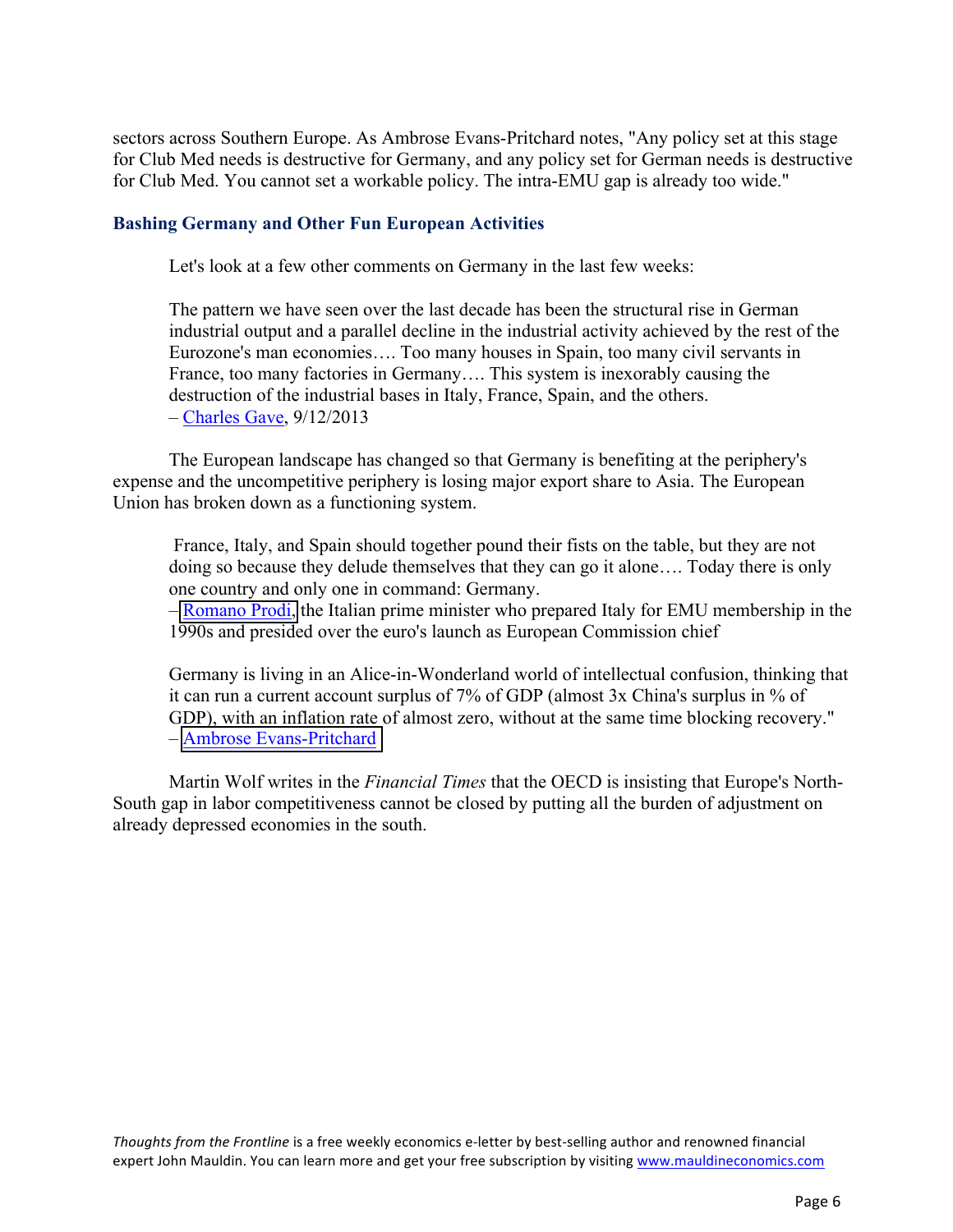

Source Martin Wolf, Financial Times

While over in London, at Societe Generale, Albert Edwards offers the following chart:



Low German unemployment suggests the eurozone is working just fine... for Germany!

Source: Datastream

And let's look at three more quotes from Ambrose (from separate columns over the past few weeks) that clearly illustrate the zeitgeist in Europe:

Conflicting narratives of the crisis are emerging, pitting creditor and deficit states against one another.

The central tenant of EMU doctrine is that countries will not reform unless they face a crisis, and their feet are held to the fire. There is a near religious belief in Berlin – evangelized by Brussels, and the EMU gang of five – that any let-up in austerity, any recourse to stimulus, let alone a new deal, is a gift to shirkers who want to dodge reform.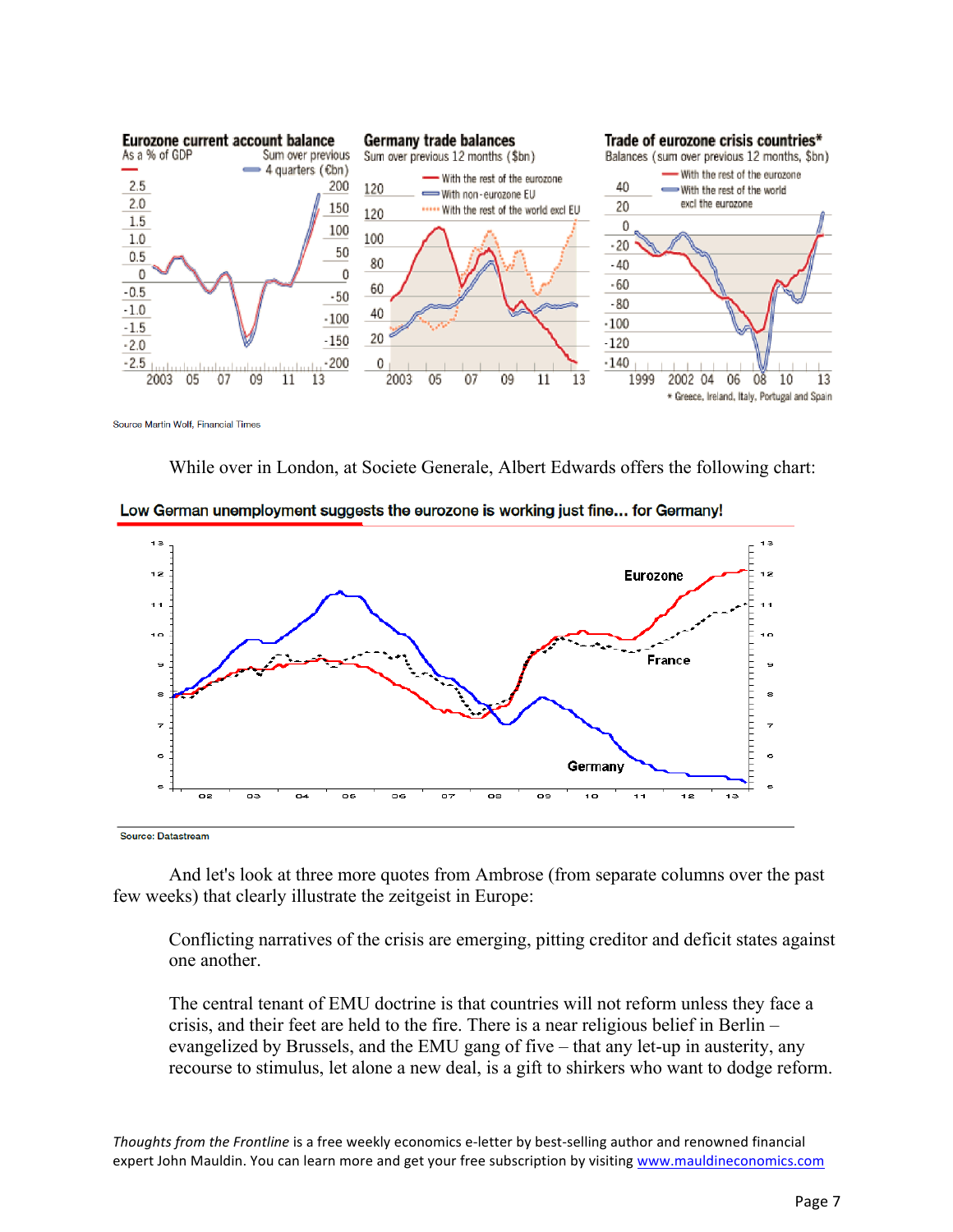The policy regime has become maniacally restrictive because every decision is filtered through 'game theory' calculations, belief in Berlin that the naughty Latins will somehow cheat unless their feet are held to the fire…. Every week it seems that yet another towering figure of the European cause joins the rebels.

### **Enter the Rebels**

Yet the ECB surprised us all and cut its interest rates a few weeks ago. Does this signal potential rebellion within the ECB? A recognition that perhaps the crisis is coming to a new head? Mario Draghi denies that the Eurozone is slipping into a Japan-style deflation trap, but he admits the trend toward deflation is alarming (which is probably the most we can expect from a central banker trying to speak confidence into the markets). He claims the governing council is "wholly in agreement about the need to act," but does his statement reflect a better appreciation of the situation by German inflation hawks or a revolt by debtor countries (France, Spain, Italy, Portugal, Greece, Ireland, et al.)? The question is, who is in control now? Does this "agreement" signal a major policy shift or a limited compromise by credit countries?

The ECB's Last Rate Cut Surprised the Currency Market

(EUR/USD Spot Exchange Rate, Intra-day on 11/7/2013)



**Source: Mauldin Economics, Bloomberg** 

The ECB had to do something. The rise of the euro was becoming deflationary and threatening to choke off growth…. It is very rare for a central bank to change its policy so dramatically from one month to the next, so *something profound must have happened*. – David Bloom, HSBC

Yet all this German bashing prompts a very spirited defense of prudence from my favorite irascible French curmudgeon, Charles Gave:

When Keynesian policies are failing, as they always do, proponents never fail to look for a scapegoat. Usually this is Germany, rebuked for the un-Keynesian practice of earning and saving. Our concern is that when German bashing reaches fever pitch, panic selling often follows….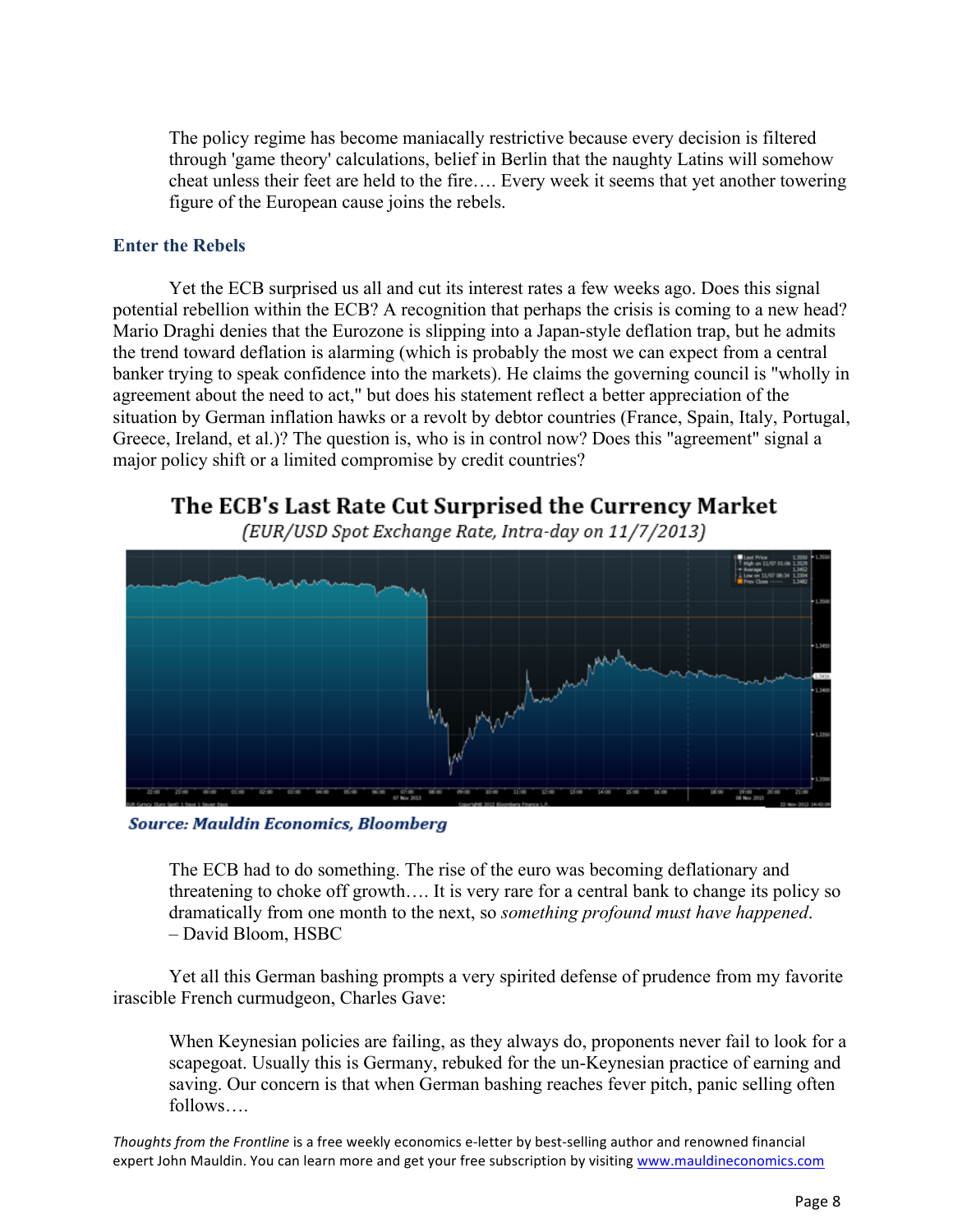So when I see the U.S. Treasury once again going after the Germans, and that sentiment immediately seconded by the International Monetary Fund, the European Commission and prominent financial commentators, then I start to worry. If these guys have gotten to the desperate stage of rebuking Germany for being prudent and productive, then perhaps it is time to panic.

The euro may be fairly valued versus the US dollar, but it is not "fair value" for Germany and Italy to have the same exchange rate. German industry is slowly but surely destroying the Italian economy (in the French and the Spanish industries). This is what has always happened in history when two countries with different productivity rates are joined by a fixed exchange rate. The trading goods sectors of the one country with the highest productivity destroy the trading goods sector of the one with the lowest productivity. It cannot be otherwise.

So the cashed-up Germans will keep doing what they do best: investing in their export industry, while the Italians are forced to stop investing. And since increases in salaries in Germany have been lower than increases in the country's productivity, then we have both a cost of capital and a unit labor cost that is more favorable than in Italy. One would have to be brain-dead to invest in the trade goods sectors in Italy.

As long as the euro is around, European economies will keep diverging from each other. It cannot be otherwise. There is not going to be a returned equilibrium. The solution proposed by the US Treasury or various columnists in the FT is for Germany to do like everybody else: start wasting capital and moving to lower productivity. An interesting idea, which the British government under Mr. Brown explored at length, but the end result was not that pretty. And for some strange reason, this idea is not very popular in Germany.

My convictions thus are that: this is not a stable system; the Germans will not change their policies; the French or the Italians will not reform; the European economies will keep diverging; and anti-euro political groups will continue to rise in the EMU. If even one country elects an anti-euro party to the majority, then all bets are off.

Stories are beginning to percolate all over Europe but especially in France about the crisis that will be brewing next year. President Hollande's approval rating has fallen to 15% (not a typo). This is a precipitous comedown for someone swept into power just last year by a small majority of French voters. Unemployment has risen to over 11%. A few months ago, the National Front party won handily in regional elections in liberal strongholds. Led by the fiery Marine Le Pen, it is very nationalist and anti-euro and favors protectionism and a different sort of socialism, but radical economic socialism nonetheless. This is not your father's conservative party.

*Le Figaro* (a leading French newspaper) recently [reported](http://www.telegraph.co.uk/finance/financialcrisis/10450889/French-officials-warn-of-social-tinderbox-as-economy-contracts-again.html) that loss of confidence in the French government is becoming dangerous, based on a confidential report of surveys conducted by prefects (high government officials) in each department (prefecture). "All across the country, the prefects described the same picture of a society that is angry, exasperated and on edge. A mix of latent discontent and resignation is being expressed through sudden eruptions of fury, almost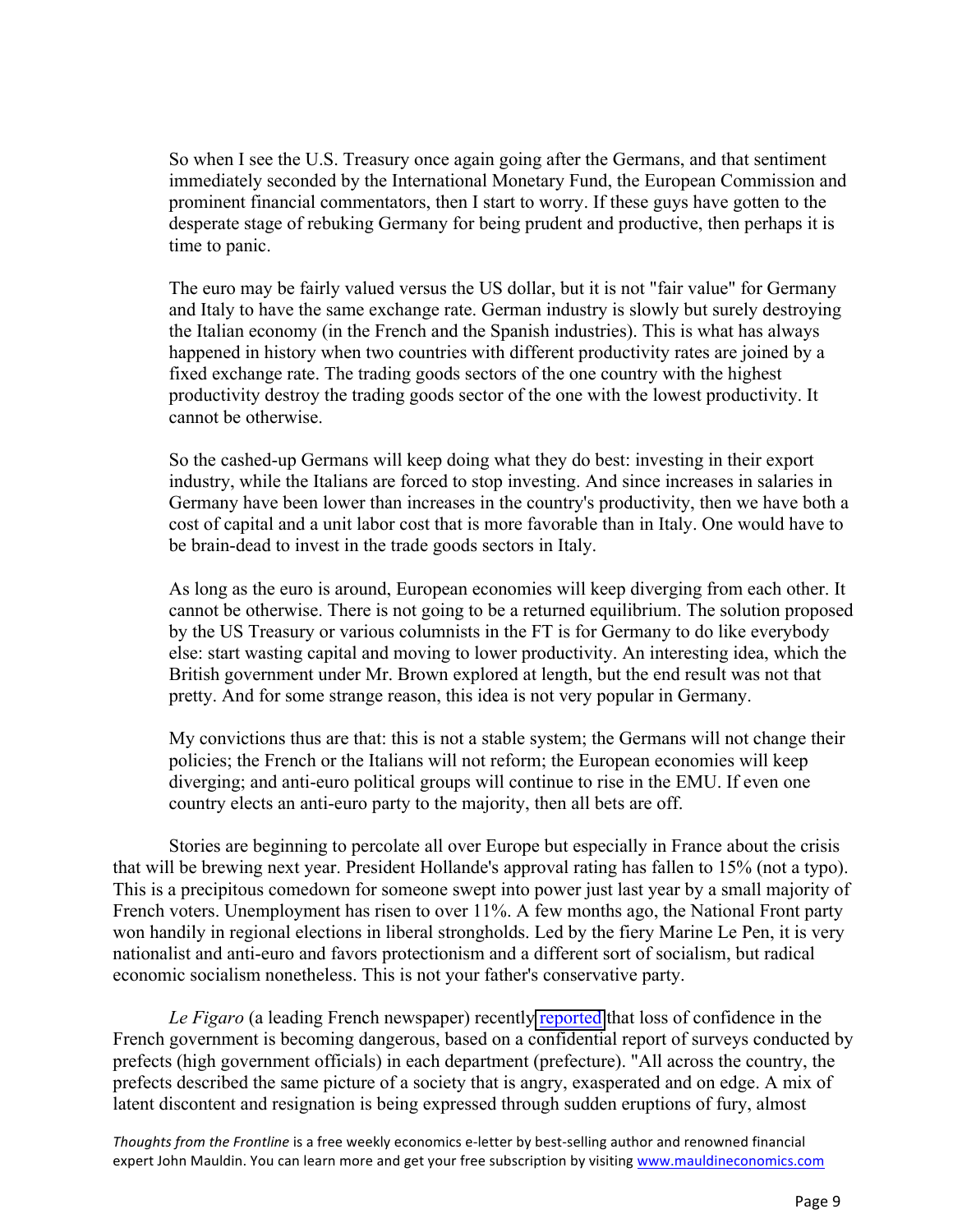#### spontaneously."

### **Can Europe Handle One More Shock?**

Europe is but one shock away from a true crisis. I think it will probably happen when it becomes clear to the bond vigilantes that France is not willing to deal with its deficit issue in any meaningful way. Yes, I know we're talking about France, but just a few years ago we thought Spain and Italy were invincible, too. There is a pattern here that even fixed-income investors may be able to recognize.

Will something else trigger a crisis even sooner? There is a good chance for foreign exchange crises across emerging markets if/when Janet Yellen's Federal Reserve starts to taper. We are already seeing signs of currency depreciation in Brazil and India. The reversal of balance of payments pressures following the Fed's "no taper" surprise is only a temporary reprieve. Pressures will be greater than ever when a shift in Fed policy disrupts capital flows to emerging markets. To think that such a development would not affect Europe is naïve. Borderline deflation leaves the Eurozone without buffers in the event of an imported deflation shock. And Japan is not helping. A significant thrust of our new book, *[Code Red,](http://www.mauldineconomics.com/go/vu22m-2/MEC)* is that the latter half of this decade will be characterized by a currency war the likes of which we have not seen for 40 years. This will just compound the difficulty of the situation in Europe.

My friend Charles Gave, among many others, is convinced that the Eurozone cannot hold together. Forty percent of me agrees with him, yet the other sixty percent acknowledges the sincere desire among European leaders and many European citizens to maintain the union at all cost. And what a cost it will be. There must first be a serious banking union, and within the next year. If they can't create a banking union, how can they expect to create a fiscal union, which is far more contentious and will require every one of the Eurozone nations to give up a great deal of fiscal sovereignty?

A decisive moment is coming for Europe. If *winter is coming,* can a French spring be far behind? Will we once again hear the cries of "Aux barricades, mes amis!"? Stay tuned.

### **Navigating the Unknown: What Investors Need to Know for 2014**

If you are an accredited investor or a licensed investment advisor, please join me for an exclusive Mauldin Circle webinar on Tuesday, December 3, at 1:00 p.m. EST/10:00 a.m. PST. This highly anticipated webinar, "**Navigating the Unknown: What Investors Need to Know for 2014**," will provide timely perspective for investors making 2014 portfolio decisions. I've invited my *Code Red* coauthor, Jonathan Tepper; economics giant Lacy Hunt; and alternatives expert Jon Sundt, CEO & President of Altegris Investments, to join me. This panel represents a terrific mix of economic and investment viewpoints with a practical bent towards investor solutions. My goal is for listeners to walk away with much greater clarity about the Code Red World and an actionable perspective on global markets and the upside potential of diversifying into alternative investments in 2014. Understanding and managing uncertainty shouldn't be any more complicated than necessary!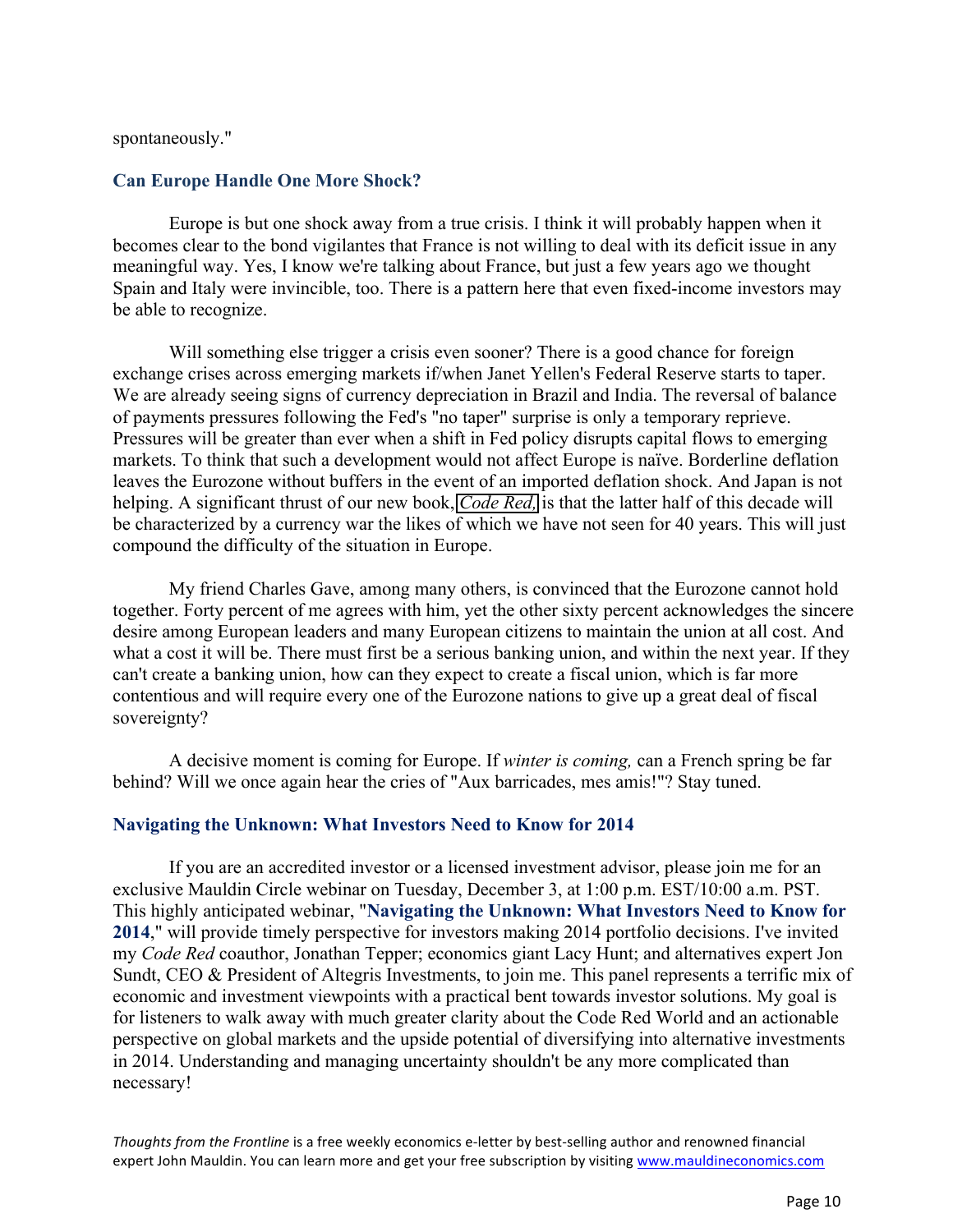If you are a Mauldin Circle member, a webinar invitation will be sent directly to you by email. A replay will also be available to qualified registrants. If you are unable to listen to the live discussion, be sure to register so that you can receive the replay information. If you are not a member of the Mauldin Circle and are an accredited investor or a FINRA licensed advisor, please [join today.](http://www.mauldincircle.com) The Mauldin Circle program provides exclusive access to alternative investment managers and other thought leaders. In addition, members receive exclusive access to special events and conferences. Upon qualification by my partners at Altegris, you will receive an email invitation. I apologize for limiting this discussion to accredited investors and investment advisors, but we must follow the rules and regulations. I look forward to having you at this exclusive Mauldin Circle event. (In this regard, I am president and a registered representative of Millennium Wave Securities, LLC, member FINRA.)

#### **New York, Seattle, Geneva, Dubai, Saudi Arabia, and Northwest Canada**

After the Thanksgiving weekend I head to New York for meetings and a keynote speech at the [CIO Investment Summit,](http://www.ai-cio.com/event/CIOSNY2013/) where I will also be on a panel with Jim Grant, whom I will actually get to meet for the first time. I've been a Jim Grant fan for decades, and it will be a delight to sit next to him and hear him speak live. My friend Mark Yusko has put together a powerhouse oneday conference that also includes Kyle Bass and John Paulson.

The following week features a quick trip to Seattle for my partners at Altegris Investments. Then I'll zip back to Dallas to change suitcases and head to Geneva for a few days before returning home for Christmas. Then in early January I leave for the Middle East to speak at [MASIC'](http://www.masic.com.sa/)s CSR Policy Forum and to meet investors and leaders in the area. I also plan to visit Dubai for a few days – I've been told it is a place I must see to believe. If you are in either town, drop me a note.

It looks like I should have taken the "under" on whether I would get to move in this weekend. The new apartment is still a swarming hive of workers, all focused on finishing up so that we can be in for a family Thanksgiving dinner. The actual move-in date will be a far more relaxed Monday or Tuesday, although as rooms are finished they are being filled with furniture and all the usual things that make a home look occupied. The kitchen is now installed and ready for the master chef to work his culinary magic for Thanksgiving. Which brings us to…

#### **The Finest Prime Rib Ever**

Thanks to help from my readers, I have elevated the art of preparing a prime rib to a fine science. About 10 years ago I asked readers to share their prime rib secrets . I settled on a consensus approach and have labored over the years to perfect the process. Today I share the results with you – but let's keep it in the family.

The first true secret is to start with a beautiful piece of meat. Find the best butcher in your area and ask for a bone-in standing prime rib. Have your butcher separate the bones from all but the back edge of the prime. I typically cook a 15- to 16-pound seven-rib roast.

Prior to cooking, I create a paste of large amounts of fresh ground pepper, coarse sea salt, very fresh chopped rosemary, freshly crushed garlic to taste, a couple of large chopped sweet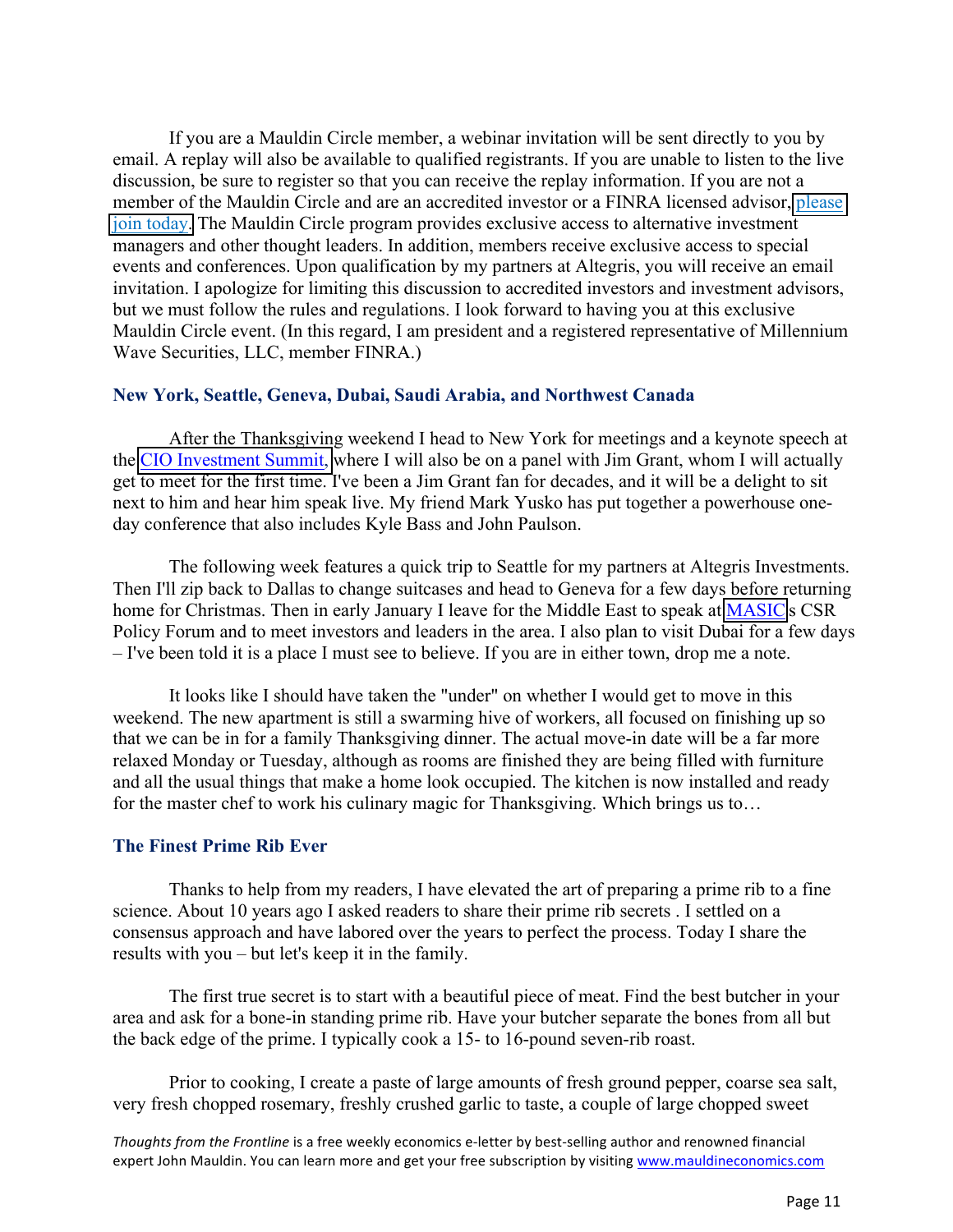onions, and a generous dollop of Cavender's Greek Seasoning, all mixed together with high-quality olive oil until it forms a thick paste. I then criss-cross slice the prime about  $\frac{1}{4}$ " deep on its top, bottom, and sides and lovingly knead the paste (and especially the onions) into the meat.

Then fold the prime back over the bones, stuffing any left-over paste into the middle. Place on a rack in a large roasting pan. You can throw in a few vegetables to cook in the juices if you like. Carrots and onions are specially nice, as is squash. (If you put in vegetables, coat the pan with olive oil to prevent sticking.)

The following is critical. Set the oven to no more than 200 degrees. Use a good oven thermometer. Do not trust your dial. Slow-cook the prime, typically about 20-25 minutes a pound. (Yes, that can be 5-6 hours.) Slow cooking is the key to a tender, juicy roast. Put a meat thermometer in the prime and STOP at 120 degrees. If the roast is getting done too rapidly, reduce the temperature. For a medium-rare center, do not go over 120 degrees! My new toy this year is a meat thermometer that can be read from my iPad or iPhone.

Bring out the meat when everything is ready, slice and serve hot with multiple mushroom dishes (my specialty), fresh yeast rolls, lots of different veggies, etc. Prepare for global acclaim.

Well, maybe. This year my brother, who is a master at smoking meat, is going to smoke a prime as well as a turkey. My brother is convinced his prime will be better than mine, and we'll just have to let the attendees judge. I expect some 40-50 friends and family to gather. There will be a deep-fried turkey. Maybe a honey ham. Salads. Cheeses. Dips. Multiple types of dressing. I am flying in pies from a bakery in Montana where some Mennonite ladies have rediscovered a longlost recipe for pie crusts that are beyond belief. The night before, I will personally make the cakes (Banana Nut and Carrot) from my mother's ancient secret recipes. And guests will, of course, bring their favorites as well. I have 27 feet of counter space, but it will be full!

And while all this sounds fun, there is a bittersweet note. We are arranging an ambulance to bring my mother to the new place as the family gathers from all over the continent. All her children, grandchildren, and great-grandchildren will be in the room. She is slowing down after so many years and is now completely bed-ridden. At 96 she has savored a full lifetime of Thanksgivings, but now her body is gradually rebelling. There will be a sense of fin de siècle with her departure that afternoon, but we will be thankful for that one last moment in time around the Thanksgiving table together and then look to the future as the great-grandkids scamper underfoot.

It is time to hit the send button. Have a great week, and I hope you get to spend it with your family and treasure the moments. And I am thankful you are part of my larger reader family.

Your happily anticipating a few days of cooking analyst,

prof Maddi

John Mauldin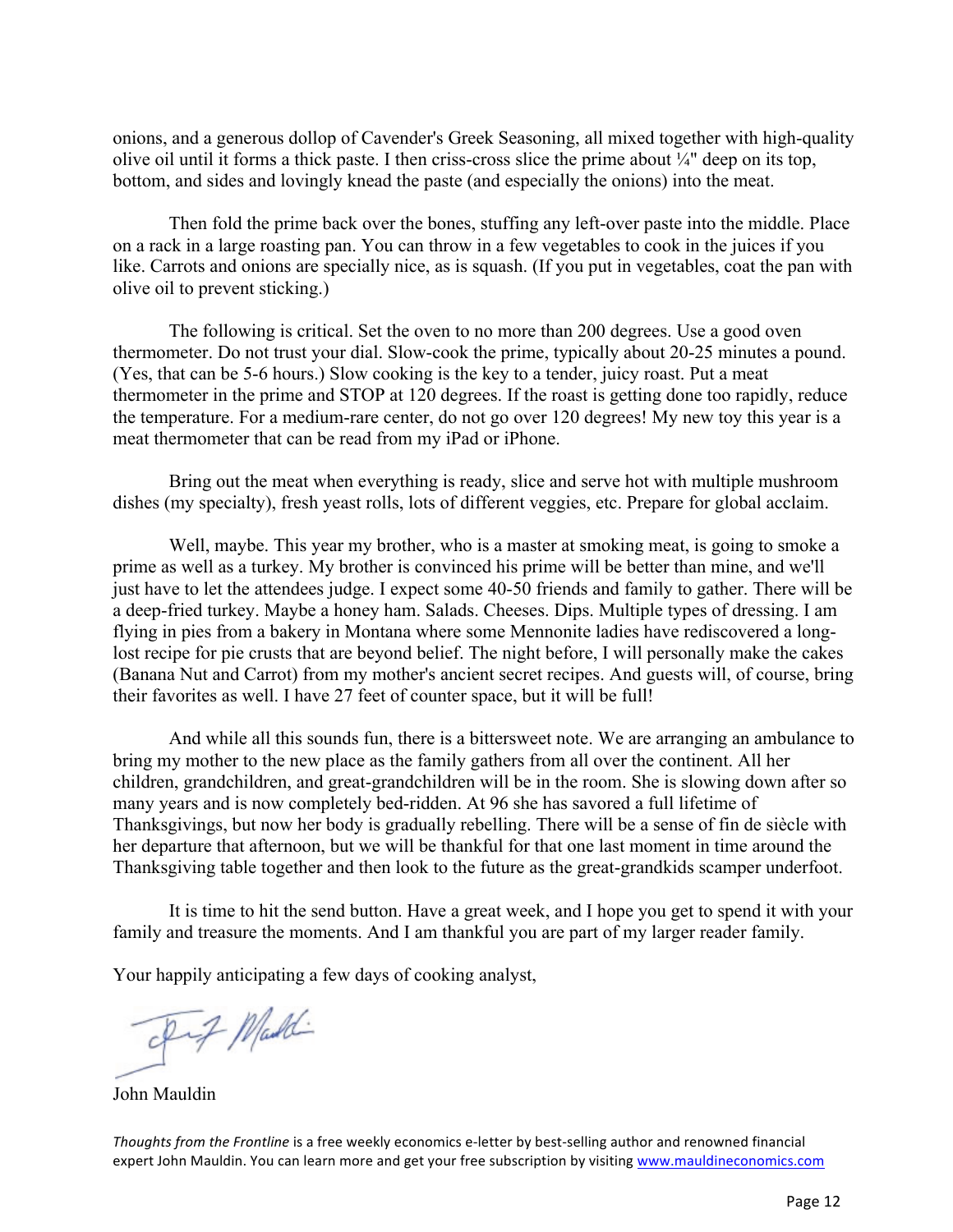## **Share Your Thoughts on This Article**

**Post a Comment** 

Send to a Friend | Print Article | View as PDF | Permissions/Reprints | Previous Article

*Thoughts From the Frontline* is a free weekly economic e-letter by best-selling author and renowned financial expert, John Mauldin. You can learn more and get your free subscription by visiting http://www.mauldineconomics.com.

Please write to subscribers@mauldineconomics.com to inform us of any reproductions, including when and where copy will be reproduced. You must keep the letter intact, from introduction to disclaimers. If you would like to quote brief portions only, please reference http://www.mauldineconomics.com.

To subscribe to John Mauldin's e-letter, please click here: http://www.mauldineconomics.com/subscribe/

To change your email address, please click here: http://www.mauldineconomics.com/change-address

If you would ALSO like changes applied to the Mauldin Circle e-letter, please include your old and new email address along with a note requesting the change for both e-letters and send your request to compliance@2000wave.com.

To unsubscribe, please refer to the bottom of the email.

*Thoughts From the Frontline* and JohnMauldin.com is not an offering for any investment. It represents only the opinions of John Mauldin and those that he interviews. Any views expressed are provided for information purposes only and should not be construed in any way as an offer, an endorsement, or inducement to invest and is not in any way a testimony of, or associated with, Mauldin's other firms. John Mauldin is the Chairman of Mauldin Economics, LLC. He also is the President of Millennium Wave Advisors, LLC (MWA) which is an investment advisory firm registered with multiple states, President and registered representative of Millennium Wave Securities, LLC, (MWS) member FINRA, SIPC. MWS is also a Commodity Pool Operator (CPO) and a Commodity Trading Advisor (CTA) registered with the CFTC, as well as an Introducing Broker (IB) and NFA Member. Millennium Wave Investments is a dba of MWA LLC and MWS LLC. This message may contain information that is confidential or privileged and is intended only for the individual or entity named above and does not constitute an offer for or advice about any alternative investment product. Such advice can only be made when accompanied by a prospectus or similar offering document. Past performance is not indicative of future performance. Please make sure to review important disclosures at the end of each article. Mauldin companies may have a marketing relationship with products and services mentioned in this letter for a fee.

Note: Joining the Mauldin Circle is not an offering for any investment. It represents only the opinions of John Mauldin and Millennium Wave Investments. It is intended solely for investors who have registered with Millennium Wave Investments and its partners at www.MauldinCircle.com or directly related websites. The Mauldin Circle may send out material that is provided on a confidential basis, and subscribers to the Mauldin Circle are not to send this letter to anyone other than their professional investment counselors. Investors should discuss any investment with their personal investment counsel. John Mauldin is the President of Millennium Wave Advisors, LLC (MWA), which is an investment advisory firm registered with multiple states. John Mauldin is a registered representative of Millennium Wave Securities, LLC, (MWS), an FINRA registered broker-dealer. MWS is also a Commodity Pool Operator (CPO) and a Commodity Trading Advisor (CTA) registered with the CFTC, as well as an Introducing Broker (IB). Millennium Wave Investments is a dba of MWA LLC and MWS LLC. Millennium Wave Investments cooperates in the consulting on and marketing of private and non-private investment offerings with other independent firms such as Altegris